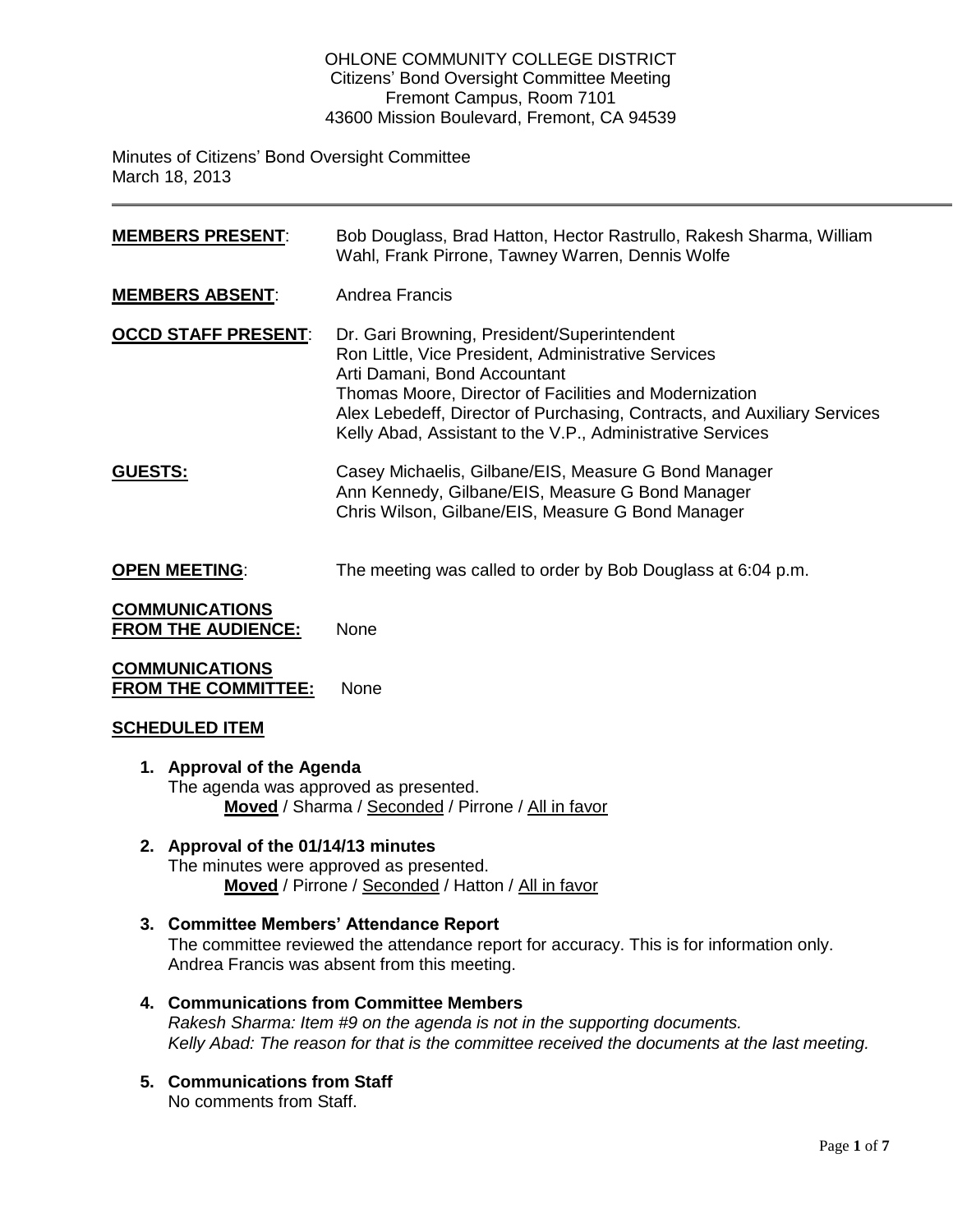#### **6. Communications from the Public** No comments from the Public.

### **7. Committee Members' Terms**

Rakesh Sharma's term is up and he was asked to continue another term. Rakesh agreed.

Tawney Warren (absent from this portion of the meeting) will be appropriately honored and commended. The committee will have another student representative join the committee.

## **8. Proposed Meeting Schedule**

Meeting dates proposed include: Monday, September 16, 2013 Monday, December 16, 2013 OR Monday, January 13, 2014 Monday, March 17, 2014 Monday, June 16, 2014

Discussion on whether December  $16<sup>th</sup>$  or January  $13<sup>th</sup>$  works better for the committee took place.

*Hector Rastrullo: Does this mean that we will have 6 months of financials in January versus 4 months of financials in December?* 

*Ann Kennedy: It will be a quarterly report. Either date will have the same report.* 

The proposed dates were approved, including setting a January 13, 2014 meeting. **Moved** / Pirrone / Seconded / Hatton / All in favor

# **9. District's Financial Audit**

Ron Little discussed with the committee that this item was brought to the committee's January meeting for review. It was then approved at the Board of Trustees level the following Wednesday. It is being brought back tonight for the CBOC's final acceptance.

*Bob Douglass: This seems a bit redundant, but it is the way it is laid out in the legislation. It is coming back to us the same exact way it came to us the first time. Nothing has changed.*

*Rakesh Sharma: The Board of Trustees gives the blessing and approves the audit. Then it comes back to us saying that it has been approved at their level. The CBOC then accepts the audit.* 

The 2011-2012 OCCD Financial Audit was accepted by the committee. **Moved** / Sharma / Seconded / Pirrone / All in favor

## **10. Measure A Bond Financial Update**

Ron Little went over the Measure A Second Quarter Financial Report with the committee. We are winding down with Measure A. We are closing out on project, which Thomas Moore will go over in his update. We are very close to closing out most, if not all projects. As of January, we have not expended anything further. We have a total of \$385,002.05 to work with. The interest revenue has been updated since January, but there are no expenditures to report.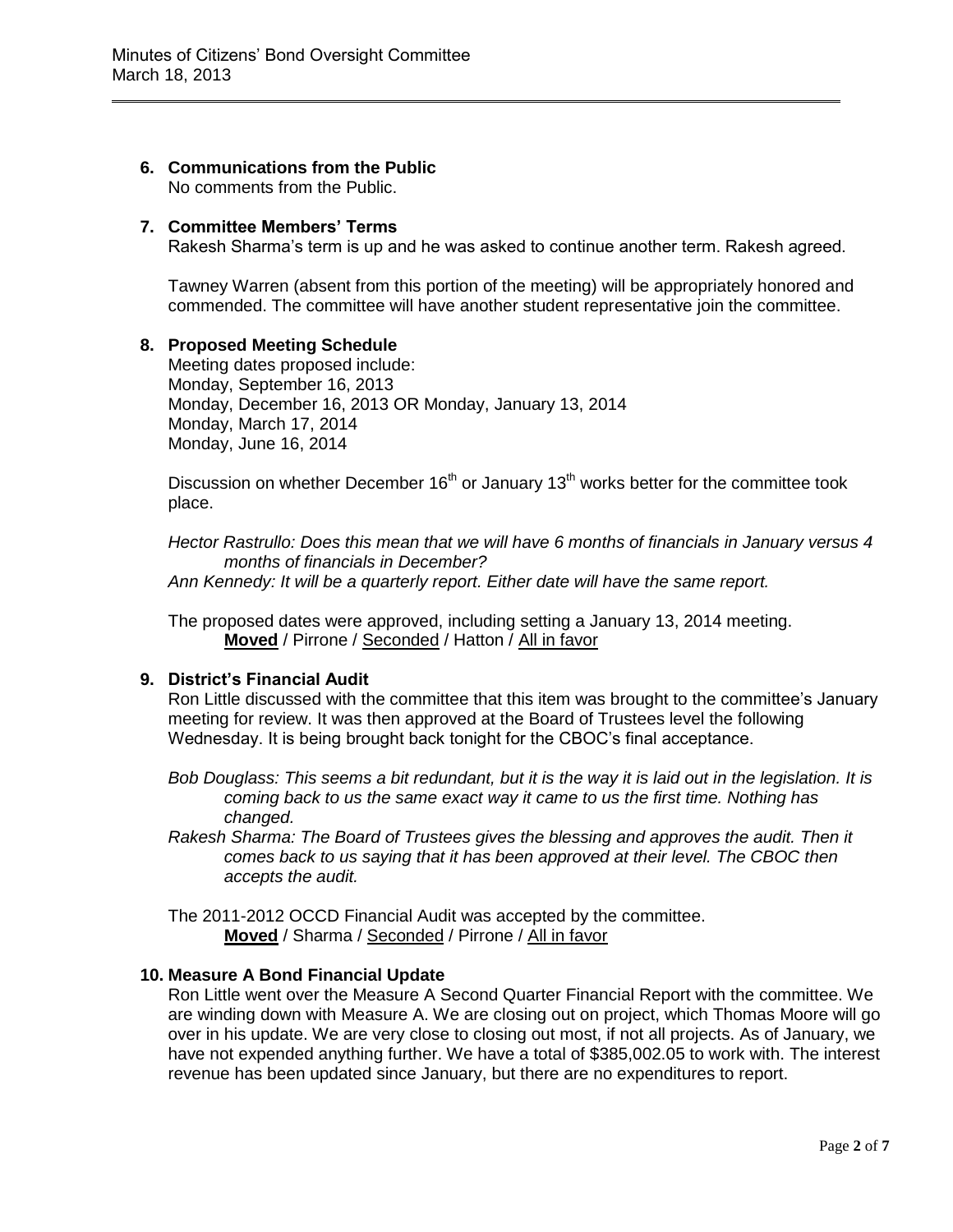- *Frank Pirrone: I have a question about interest. The report shows that interest income is equal to \$11,583,433.57, but the interest shows \$11,580,752.00. Why are these different numbers?*
- *Ron Little: The numbers are not trued up yet. The interest income that came during the second quarter is unallocated at this point. The \$3000 of interest that we received is not in any project expenditure line.*
- *Ann Kennedy: When interest comes into the bond, it is held in a holding bucket. It is earned and the District has received it, but it is not allocated in any project for the bond. We go to the Board of Trustees and recommend putting the unallocated interest income in Project X, Y and Z. Once the Board approves of the transfer, the interest earned matches the interest. We have to take any transfers of money to the Board of Trustees for approval.*
- *Ron Little: Another way to explain is the budgets we have for the projects are expenditure budgets. The Board has not directed its use yet.*

*Frank Pirrone: Can we put a note on this so that we know why there is a difference? Rakesh Sharma: Will this \$358K roll into Measure G?* 

*Ann Kennedy: Technically it will not roll over but scope for Measure G will be assigned to the Measure A dollars. The monies have to stay in their separate pots.* 

*Dennis Wolfe: Is it safe to say that there is more interest now than from our last meeting?* 

### **11. Measure A Bond Projects Update**

Thomas Moore gave a Measure A Bond Projects Update. There are three Measure A projects:

- Building 16 Science Lab Modulars.
- Below Grade Water Intrusion Project
- Building 7 modifications

The only physical work is in Building 7, which consists of programming. It was delayed a bit because we have had to make repairs and upgrades to systems that are connected to the control system. We have small charges left for Building 16 and BGWI. Building 7 has expenditures left. We are very close to closing out.

### **12. Measure G Financial Update**

Ann Kennedy gave an update of the Measure G Financials for the period ending 12/31/12.

*William Wahl: Don't we have a problem here? It states "Oversight" (under Cost Status and Budget Group). Do we have a \$40 million budget?* 

*Ann Kennedy: Is your concern with the actual word oversight? William Wahl: Yes Ann Kennedy: If the District is ok with it, we can take the word out or change the word. Dennis Wolfe: Can we change it to peer review? Ann Kennedy: The review can be internal or external. Can we change it to review? Rakesh Sharma: Yes.* 

*Bob Douglass: Does this include a broad spectrum of activities? Ann Kennedy: Yes.* 

*Brad Hatton: Can we change to planning review?* 

*Ann Kennedy: Or just review?* 

*Committee agreed to change the word oversight to review.* 

*Hector Rastrullo: Is the Endowment Interest Earned for Measure G?*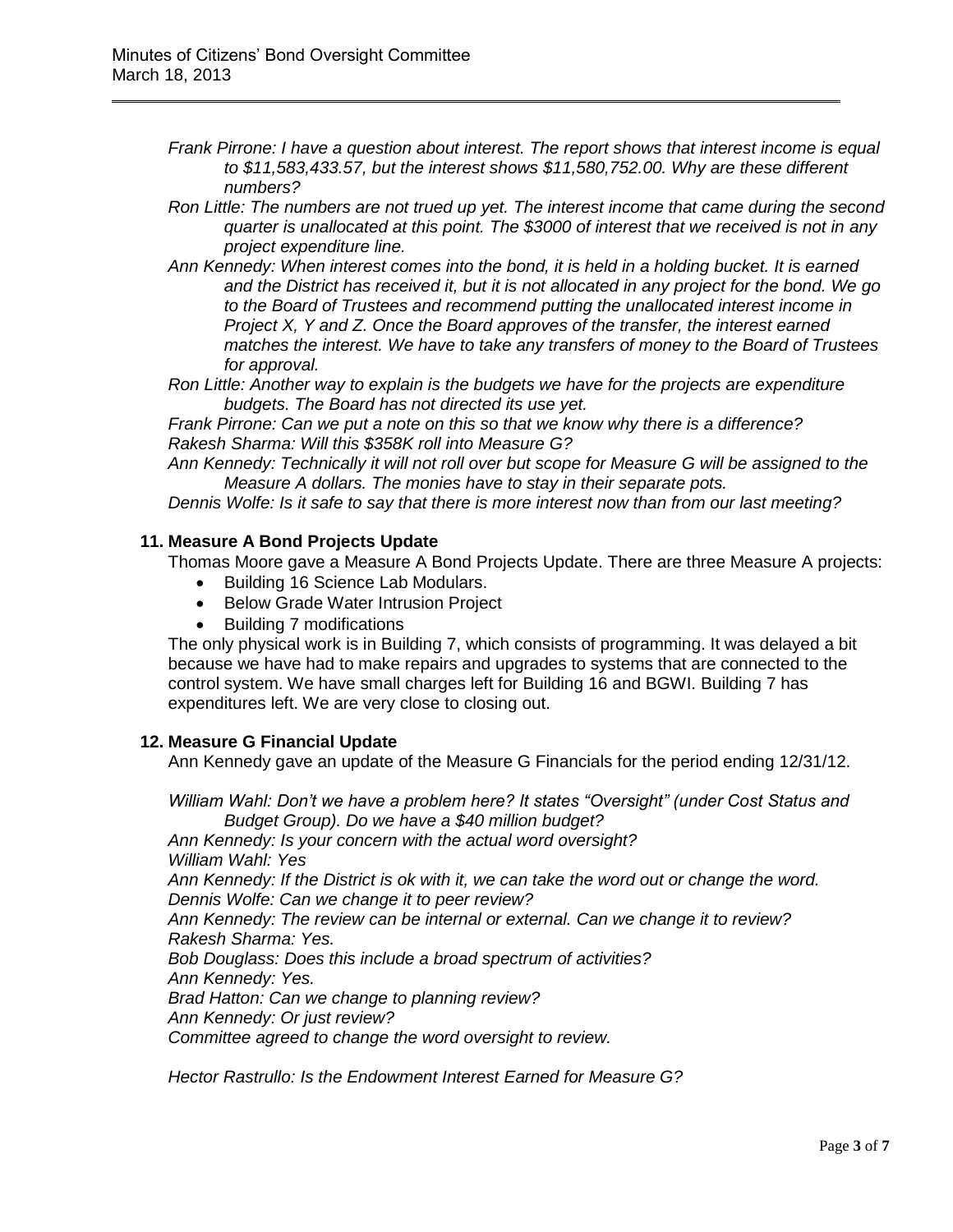*Ann Kennedy: The Endowment is Measure G, but a subset of Measure G. Those earnings are part of the Endowment.* 

*Hector Rastrullo: Will this interest be distributed back to Measure G or to operating expenses? Ann Kennedy: Those earnings get treated just like other Measure G funds, but the restrictions are to only use towards technology.* 

Our expenditures were approximately \$5.2 million for this period. We also recognize interest earnings for Quarter 1 in this period. Why are we looking at a quarter 2 report, but looking at quarter 1 earnings? We are always a quarter behind. We record earnings when we receive the actual earnings. The District does not have any bond list revisions that would impact these reports. We always bring the bond list revision to you as a separate report, but nothing occurred.

- *William Wahl: Regarding Project 6133 – Bird (Swallow) Environmental Alternatives. Isn't that a little heavy?*
- *Ann Kennedy: The Board approved a project for bird remediation. Project 6133 is a holding bucket for those funds at this time. It can change, but would have to go to the Board of Trustees for approval.*

Ann gave an update of the CBOC Quarterly Summary Report. The primary areas of activity are Planning and Assessment and Programming. There is a lot of information infrastructure going on right now.

*Rakesh Sharma: While you're talking about technology, are we laying down infrastructure for the new buildings? There will be a lot of demolition of buildings on this campus. Chris Wilson: You are asking the right question. There is a heavy expense on the information technology side. The District is putting in a SAN unit that would take care of the campus. There is a data center at Newark and Fremont. Before Building 4 gets demolished, we will move the SAN unit out of the building.* 

Project 6104 is the Site Utility Infrastructure Improvements project. This is for all sewer lines and duct banks to move out of the way of the center core of campus, but connect all those utilities to the campus system. That project had some activity this quarter to prepare to move in that direction. It is located on the bottom of page 2 in your report. Those were the key activities that have expenditures.

# **13. Measure G Bond Projects Update**

Chris Wilson gave an update of some of the Measure G projects.

 Photovoltaic Energy System in Newark – this project was more difficult than we were hoping. The completion date is now August. The general contractor has replaced their steel subcontractor. They fired the contractor and are fabricating the new steel pieces. Threequarters of the steel has been taken down and putting some back up now. Currently working on assessing damages due to delays in the project.

*Rakesh Sharma: Is there a clause in the contract or a fine that has to be paid?*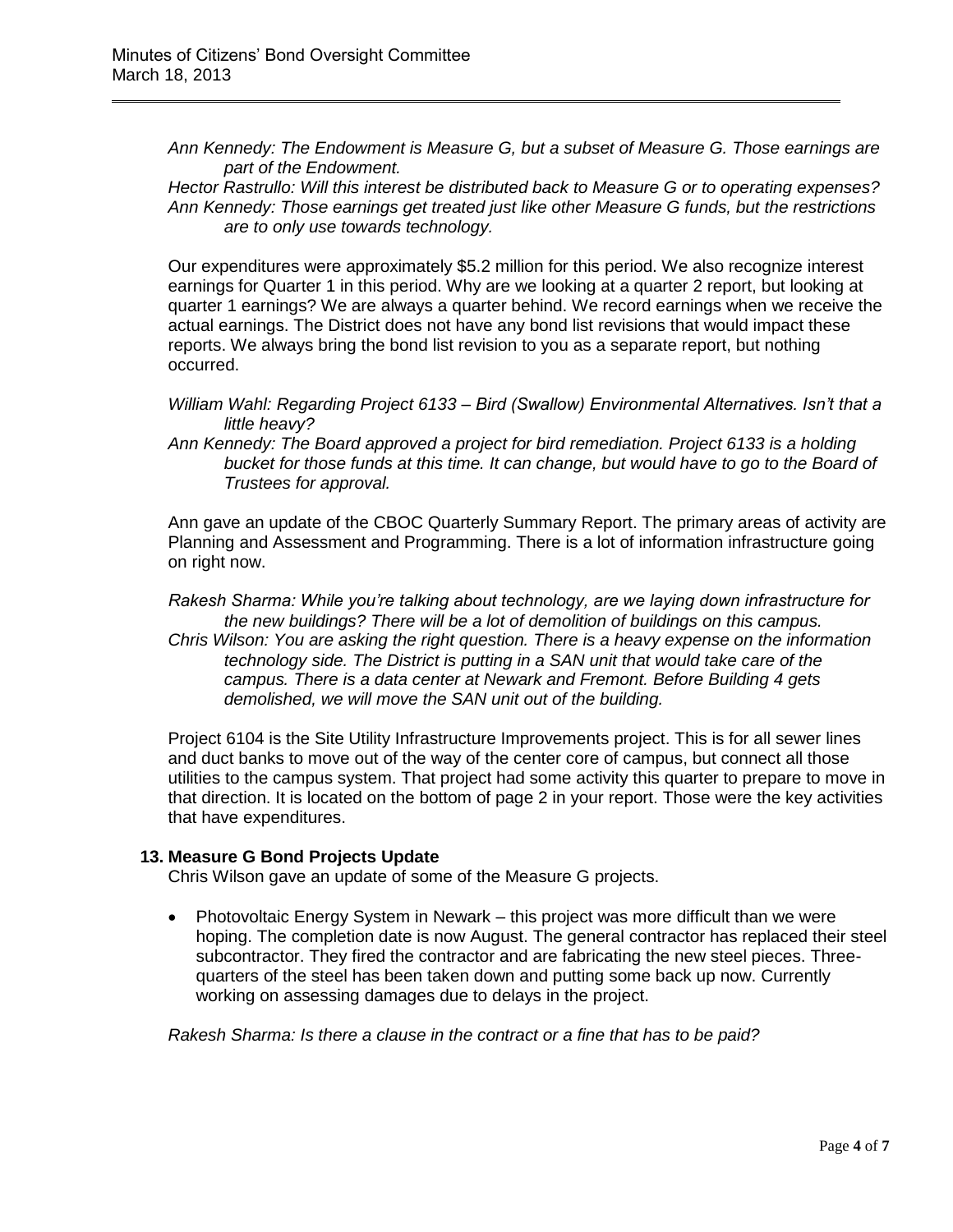*Chris Wilson: There are liquidated damages of \$1000 per calendar day. The general subcontractor is working with their subcontractor. What the general and sub work out is out of our purview. We have found that there is about \$5000 of savings per month that we are losing because of the winter time.* 

*Bob Douglass: Do we withhold liquidated damages or do they write us a check? Chris Wilson: We withhold payments and we withhold any stop notices until they are clear.* 

- Completed Quick Fix Projects:
	- o Smith center sinking sidewalk
	- o Replace broken floor boxes at Newark
	- o Campus Sidewalk/Concrete Repairs/Removal of Tripping Hazards
	- o Rewire amphitheater so outside electrical has GFI circuit protection
	- o Remove and repair damaged roof tiles (Buildings 1, 5, 9)
	- o Building 5 Roof Deck Repair
	- o Building 16 Modular ventilation upgrades
- Ongoing / design underway
	- o Loading dock safety railing at building 5
	- o Gym press box safety hand railing protection
	- o Upgraded fire alarm strobes in Building 6
	- o Site signage updates
	- o Entry door at Smith Center
	- o Radio Station fencing repairs / Mission Peak
	- o EMS Controls for HVAC in Building 9
	- o Building 22 HVAC modifications
	- o Replace fire alarm system in Building 22
	- o Remove Eucalyptus trees due to safety hazard

*Brad Hatton: Where are the Eucalyptus trees being removed? Chris Wilson: Down in the parking lots. They are a safety hazard. Dennis Wolfe: Why are they a safety hazard?* 

*Thomas Moore: I have known of multiple instances where cars were damaged. Cars here have been damaged in the parking lots. The tree is meant to grow in Australia, but when they are planted in California they grow too quickly.* 

*Rakesh Sharma: Are they a fire hazard?*

*Thomas Moore: They are very oily and when they burn, they burn very quickly.*

*Bob Douglass: Have you followed UCSF, where they want to take out hundreds of trees? Thomas Moore: Removing trees can be a very emotional thing. We always back up the option of removing trees by the opinions of professionals. Sometimes there is nothing that you can do.* 

- Civil Infrastructure Project: A survey of the campus has been completed and we know where everything is. The design phase is underway.
- Academic Core Project: The last time you saw this graphic was with the District Facilities Master Plan layout. What is shown is the current thinking. Where new buildings and parking structure may be built was shown at a conceptual level. We are well into developing design standards. The central plant study tells us what the energy savings are for the campus. This may be a way to get to our net zero goal without covering the campus with PVs.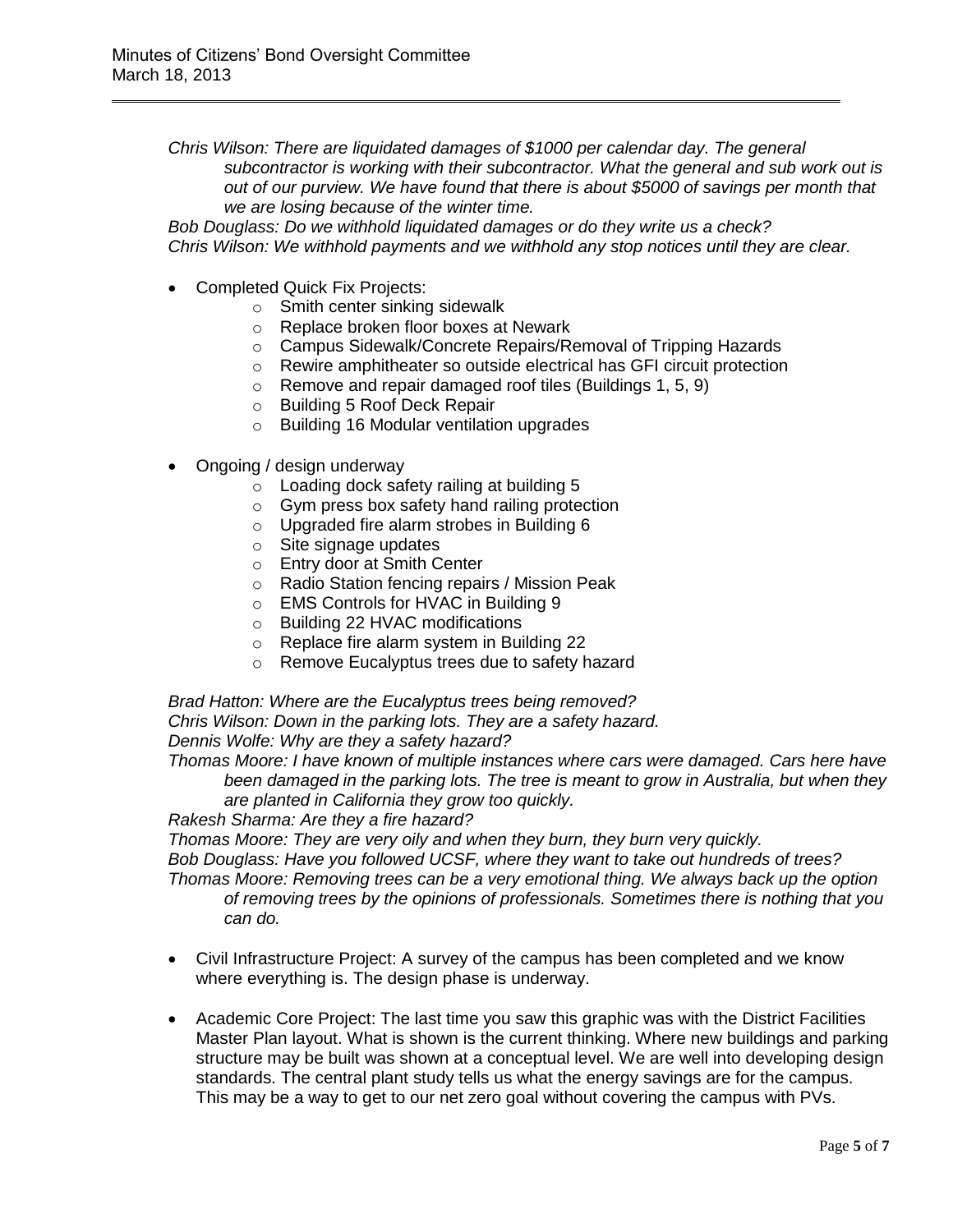- Upcoming Procurement
	- o Architect Selection
		- **Master Landscape Architect**
		- **Athletic Field Designer**
	- o Design / Built Team
		- **South Parking Structure**

*Rakesh Sharma: Will there be bike access closer to campus?* 

*Chris Wilson: We haven't gotten to that level yet, but the Master Landscape Architect will include biking routes.* 

*Rakesh Sharma: ADA is required by law, but bike routes are not? Thomas Moore: With our campus wanting to have sustainable standards, we will have alternative options for travel, which will include electric vehicles, buses, bikes, etc.* 

## **14. Evaluation of current meeting**

Bob Douglass went back to Item #5. Ron Little sent out an email to the Ohlone campus that discussed the Measure G work. It was a really good summary. Bob wants to make sure that staff has all of the committee's emails so that updates like these can be forwarded.

*Bob Douglass: I want to thank Tawney Warren (she was present). She represents what this college is all about. What is next in your future?* 

*Tawney Warren: I have applied at two universities for transfer. Cal State East Bay has sent a conditional acceptance. I'm still waiting to hear from UC Berkeley to see if I've been accepted to the Haas School of Business. I appreciate that you have given the opportunity to hear my voice. I have no worries for the next student trustee that will come in. The District has a great Citizens' Bond Oversight Committee and Board or Trustees to make sure that we're doing the right things for staff, faculty and students. Rakesh Sharma: You were a blessing to us. I wish you all the best.* 

### **15. Topics for Next Meeting**

 Tour of Newark Photovoltaic Project – The tour will be thirty minutes before the meeting. The meeting will be held in Newark.

*William Wahl: If someone wants to contact us (the committee), there is no way to find contact information. We should have a formal channel for the public to contact the committee.* 

*Ron Little: The CBOC has a website, Facebook and Twitter account. Maybe there should be a way to email the CBOC Chair.* 

*William Wahl: I'm happy with what we have.* 

- *Patrice Birkedahl: Phone calls come to my office. I've never received a call regarding the CBOC.*
- *Ron Little: I believe it's certainly appropriate to have an email link that goes directly to the Chair.*
- *Dennis Wolfe: Could we add language such as, "for confidential communication click here" to email the Chair?*
- *Bob Douglass: If I receive any communication, I would encourage that person to come to the next meeting.*

*Rakesh Sharma: I don't think you want to use the word confidential.* 

*Ron Little: We can put an email link on the Committee Biography page under the Chair's name.*